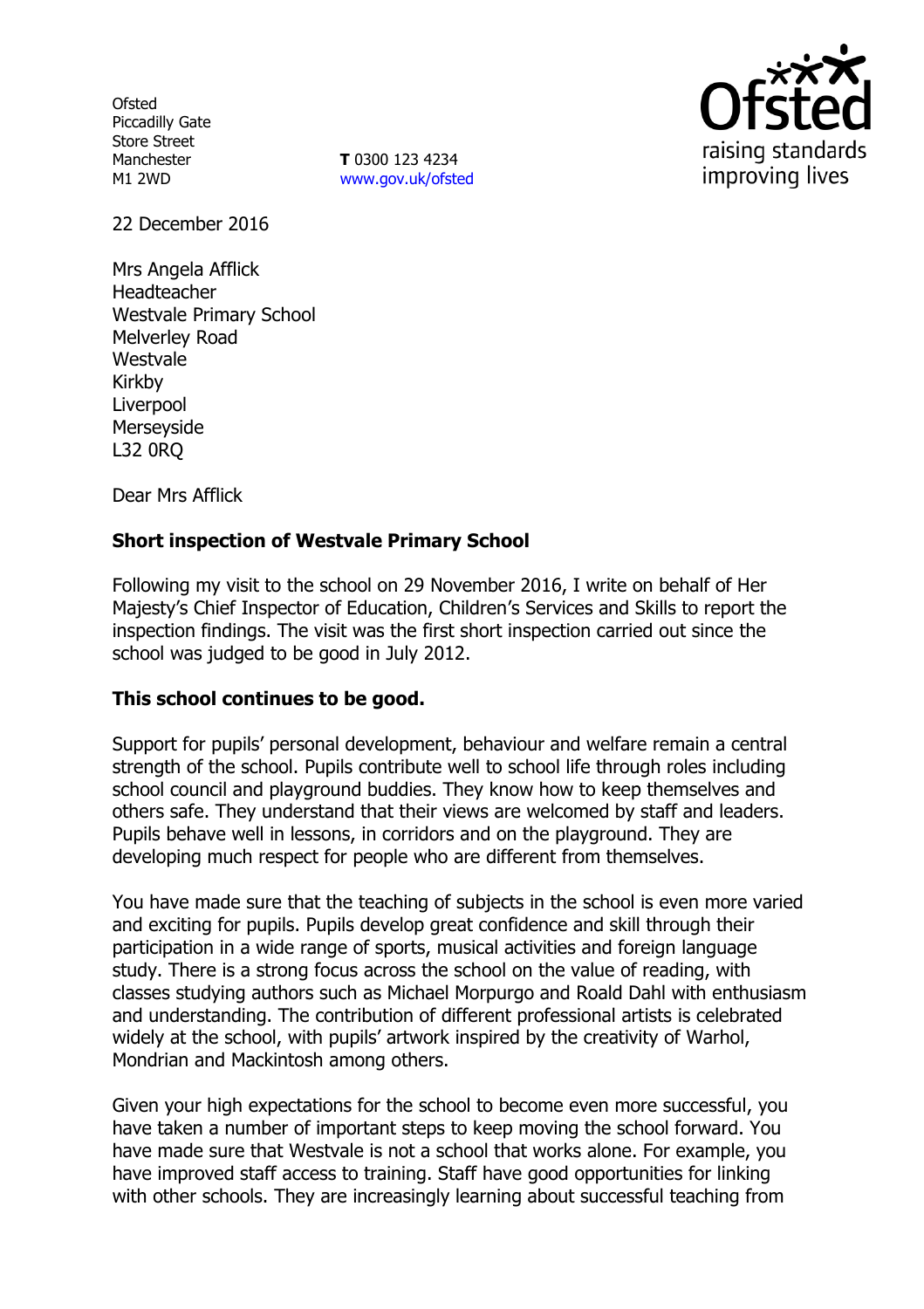

across the region and nationally. This is benefiting staff in the early years as much as colleagues in key stages 1 and 2. You welcome experts from outside the school to visit and assist you in reviewing the quality of education being provided. As a result, you have a clear and accurate view of what the school is doing well and where further improvement is needed.

You were appointed as headteacher from September 2015. Previously you held the role of deputy headteacher at the school. Both you and the previous headteacher have responded well to recommendations made at the last inspection. You have made sure that staff are more successful at deepening pupils' understanding as well as moving them on to new learning when needed. Pupils are benefiting from the increased opportunities to develop independence at school.

You have successfully followed the recommendation that leaders fully consider the impact of teaching on pupils' progress when reviewing the work of the school. This is giving you a clear view of pupils' achievement across classes and a good understanding of where more attention is needed. Given the many recent changes of staff, we discussed the need to make sure that the most able pupils are challenged well in all classes, including in their writing.

# **Safeguarding is effective.**

Your high expectations for the school extend to the care and protection of pupils. The leadership team has ensured that all safeguarding arrangements are fit for purpose and records are detailed and of high quality. You have made sure that staff learn from a wide range of training about child protection from within and outside of your local authority. This is giving staff a well-informed and up-to-date knowledge of issues such as sexual exploitation and female genital mutilation (FGM). Staff are alert to the main types of abuse. For example, they know to how to spot and report when pupils needs are being neglected. In response to pupils' concerns about online dangers when at home and in the community, you have given an extra focus to advising pupils, families and staff about safe online behaviour.

Staff, leaders and governors understand their safeguarding responsibilities as set out in local and national guidance documents. Where pupils and families are at risk of being harmed away from school, leaders take their responsibilities seriously. Staff know how to report any concerns they may have about adults who work or live with children. They link well with other agencies and make sure that the school is as supportive as possible of any work to protect pupils. Records kept by the school about safeguarding are maintained securely and shared well with other professionals.

Policies and procedures for safeguarding work well in practice and keep pupils safe at the school. Nevertheless, we discussed how you could make sure that the school's child protection policy gives an even clearer overview of the agreed safeguarding arrangements and wider policies that the school has already set in place.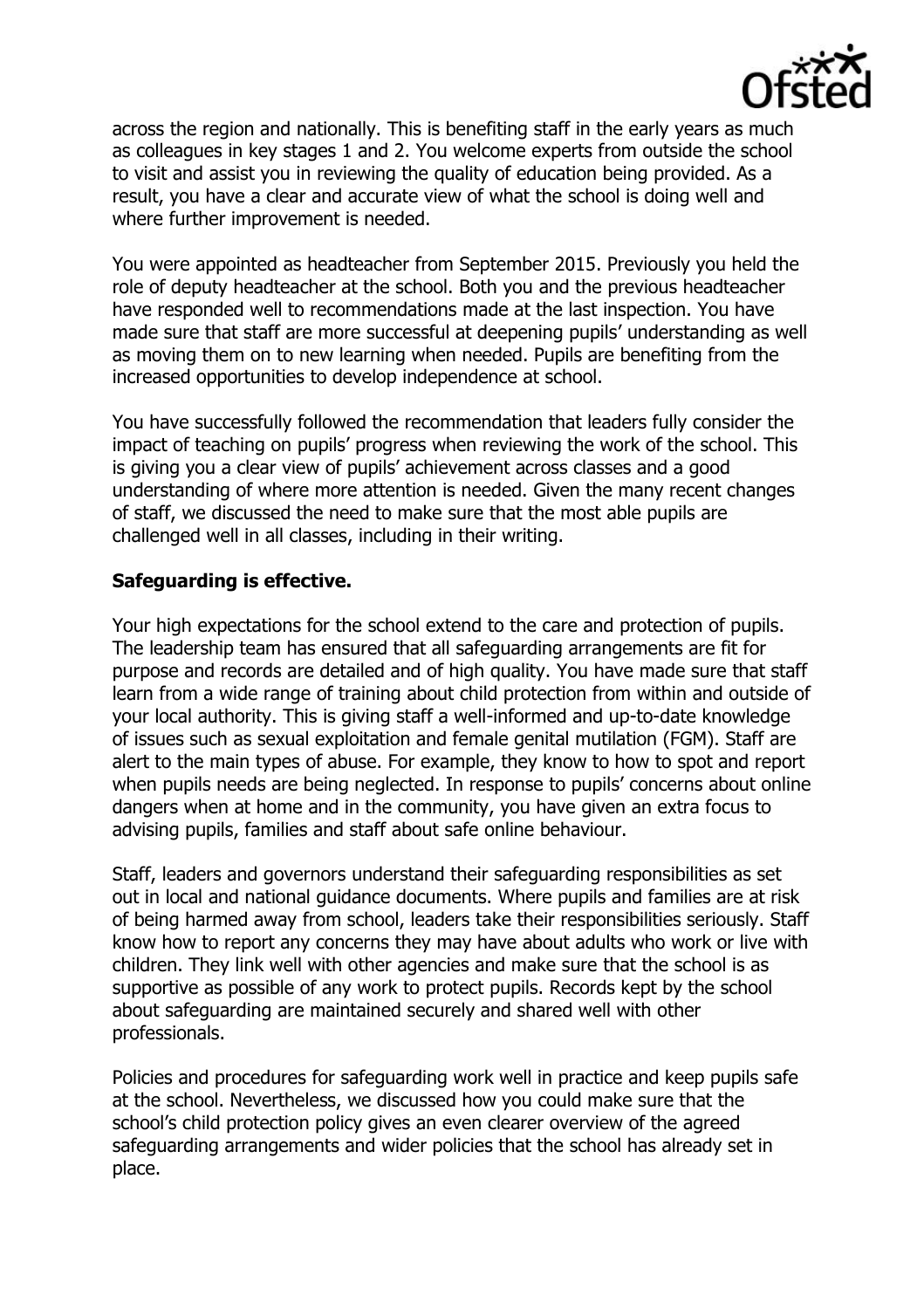

# **Inspection findings**

- Westvale continues to be a good school because of the careful and considered work of leaders to develop, support and value the abilities of pupils and staff, and to work collaboratively with families. Teaching is good. Many successful steps are taken by staff to support pupils' personal development and to make sure that pupils' behaviour is good. Pupils are kept safe. From their starting points they achieve well across subjects.
- Your appointment as headteacher has set the school on a renewed path for the future. Because you know the school and the local community well, you are clear about the challenges that pupils face in their lives. Such insights make you even more determined to see individuals flourish at Westvale. Pupils now benefit from a wide range of learning. Artists and authors are highly valued as inspiration for pupils across the school. Pupils learn to play a ukulele. They are taught to handle large spiders, slugs and centipedes. They enjoy extra opportunities to deepen their understanding of number through online resources and gaming to use at home and school.
- You make sure that your own knowledge of the school remains rooted in knowing pupils, as well as what is happening across classrooms. You observe the work of staff frequently and carefully and provide helpful feedback to staff about improvement. Your evaluations of the quality of pupils' books and staff assessments of pupils are thorough and accurate, as are those of other leaders. You make sure that leaders use a wide range of information when reviewing where the school needs to improve further. As a result, your overall assessment of the school's successes and your plans for improvement are clear and well considered.
- **E** Given that some staff have moved to other schools or retired, you have taken a careful look at how you want to organise the school moving forward. For example, you have appointed new staff to key roles for leading early years and for coordinating special educational needs in the school. You have improved how leaders review their areas of responsibility as well as how they support you to keep an informed overview of the whole school. Leaders feel supported by you and are developing much confidence and skill in their new roles. They are excited about the opportunities ahead for helping the school to develop further.
- You have rightly set raising achievement in the early years, including for disadvantaged children, as a key priority for the school. The new teachers in the early years are working well as a team along with teaching assistants. You are giving staff regular access to training. Staff and leaders are responding wholeheartedly to your challenge about wanting better outcomes for children in the early years. As a consequence, there has been much improvement in the quality of teaching and learning for the youngest children in the school. Staff are focusing closely and successfully on developing children's language and communication skills, their physical abilities and their emotional confidence. With more and more children developing these important basic skills, staff are increasingly able to help children to read, write, count, investigate and solve problems. Children at the end of Reception in 2016 made good progress from their starting points. Leaders are clear what will aid further improvement and enhance provision across the early years.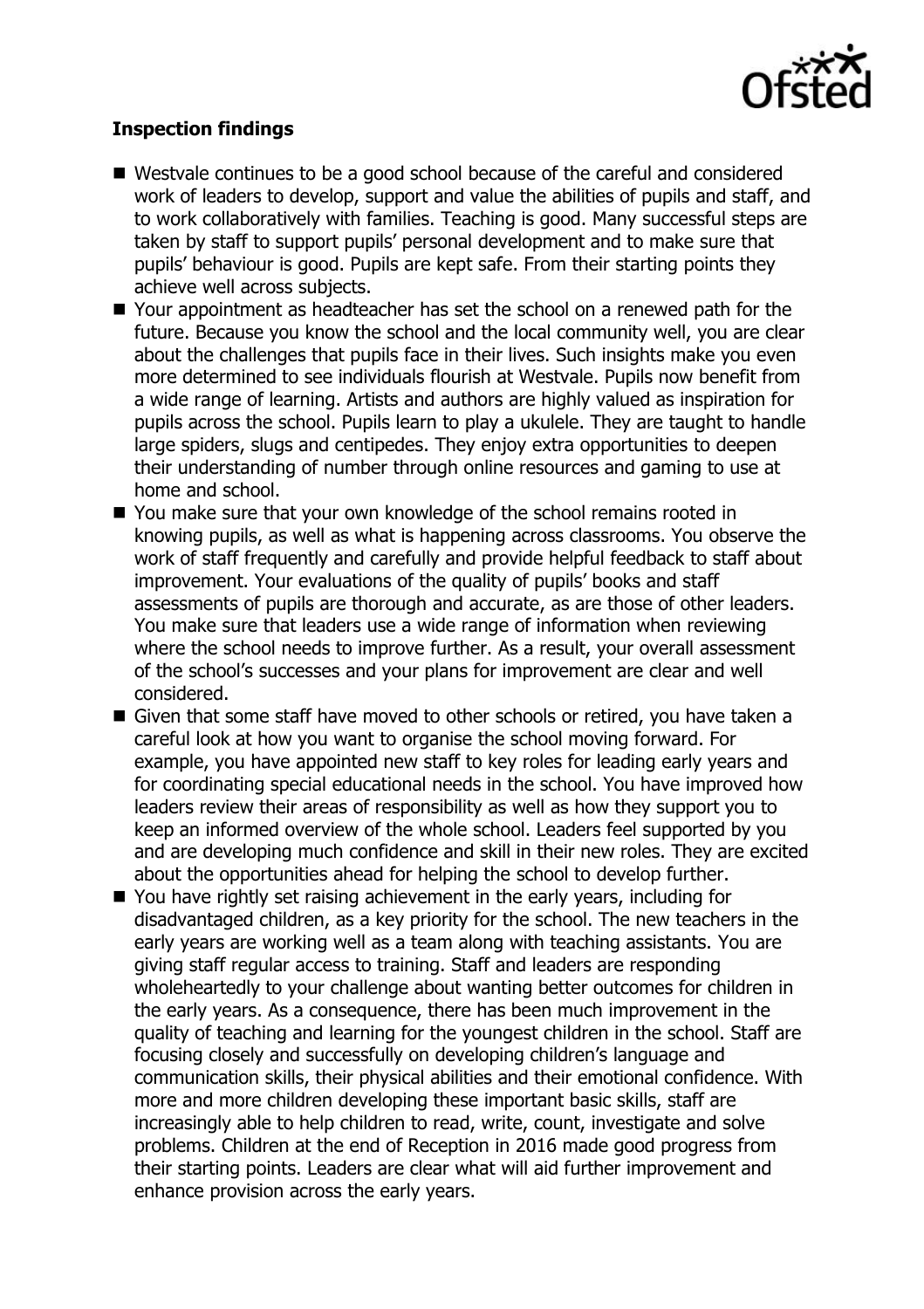

- While you are ambitious and pushing for improvement in pupils' achievement across subjects, one key area for development is pupils' writing in key stages 1 and 2, including for the most able pupils. There is widespread and positive celebration of pupils' good writing in displays on classroom walls and in corridors. The curriculum includes good use of books, reading and authors as a springboard for inspiring pupils to write. There is great emphasis in lessons on all pupils taking pride in their writing, and they learn effective editing skills. Through wellplanned training and links to other schools, you are supporting staff to have a precise understanding of what to expect of pupils in the presentation and content of their writing. You have strong arrangements to check that staff assessments of pupils are accurate and supported well by pupils' work. Pupils are benefiting from increased opportunities to write longer pieces of work and to write more extensively in different subjects. For the most able pupils, including those who are disadvantaged, teachers are giving extra attention to provoking pupils to think more deeply about their writing. While leaders are checking closely for improvements in pupils' writing, you have given staff improved ways of tracking how well pupils are progressing. School information indicates that pupils across the school are beginning to make increased progress in their writing this year. Nonetheless, the extensive range of work being undertaken now needs to be focused further upon lifting the progress of the most able pupils.
- The school places great value on developing pupils' enjoyment of books and stories as well the teaching of phonics. The school library is attractive, wellresourced and used frequently. High-quality books and information celebrating different authors are evident throughout the school. Pupils talk about different authors with confidence. Pupils want to read and the most able disadvantaged pupils have a clear understanding of what will help them be even better readers. Across the school, pupils' achievement in reading is improving. For example, in the Year 1 assessment of phonics, the proportion of pupils meeting the expected standard in 2016 was above the national figure. While the achievement of pupils in reading in key stages 1 and 2 in 2016 is broadly average, you have established a clear range of steps to improve pupils' progress in reading this year. For example, teachers are giving pupils even greater planned opportunities to practise and refine their reading skills with adult help.
- $\blacksquare$  In the past, not all pupils attended school as frequently as they should. You have given this matter considerable attention. By linking well with the local authority, you make sure that you are using relevant information to review the attendance of different individuals and groups of pupils across the school. You have set out your high expectations for full attendance very clearly to parents and pupils and you are unafraid to challenge any lack of commitment. You make sure that staff focus closely on the needs of individual pupils and families to increase pupils' attendance. Consequently, attendance has risen quickly and is now in line with the national average. The number of pupils who attend every day is good and improving. The number of pupils who miss school regularly has dropped dramatically. You are not complacent and have many arrangements in place to further improve pupils' attendance. Your approach includes positive acknowledgement to pupils and families when attendance is good. Pupils aspire to receive one of the termly medals for attendance. They enjoy seeing the success of different classes to attend highly being celebrated within the school.